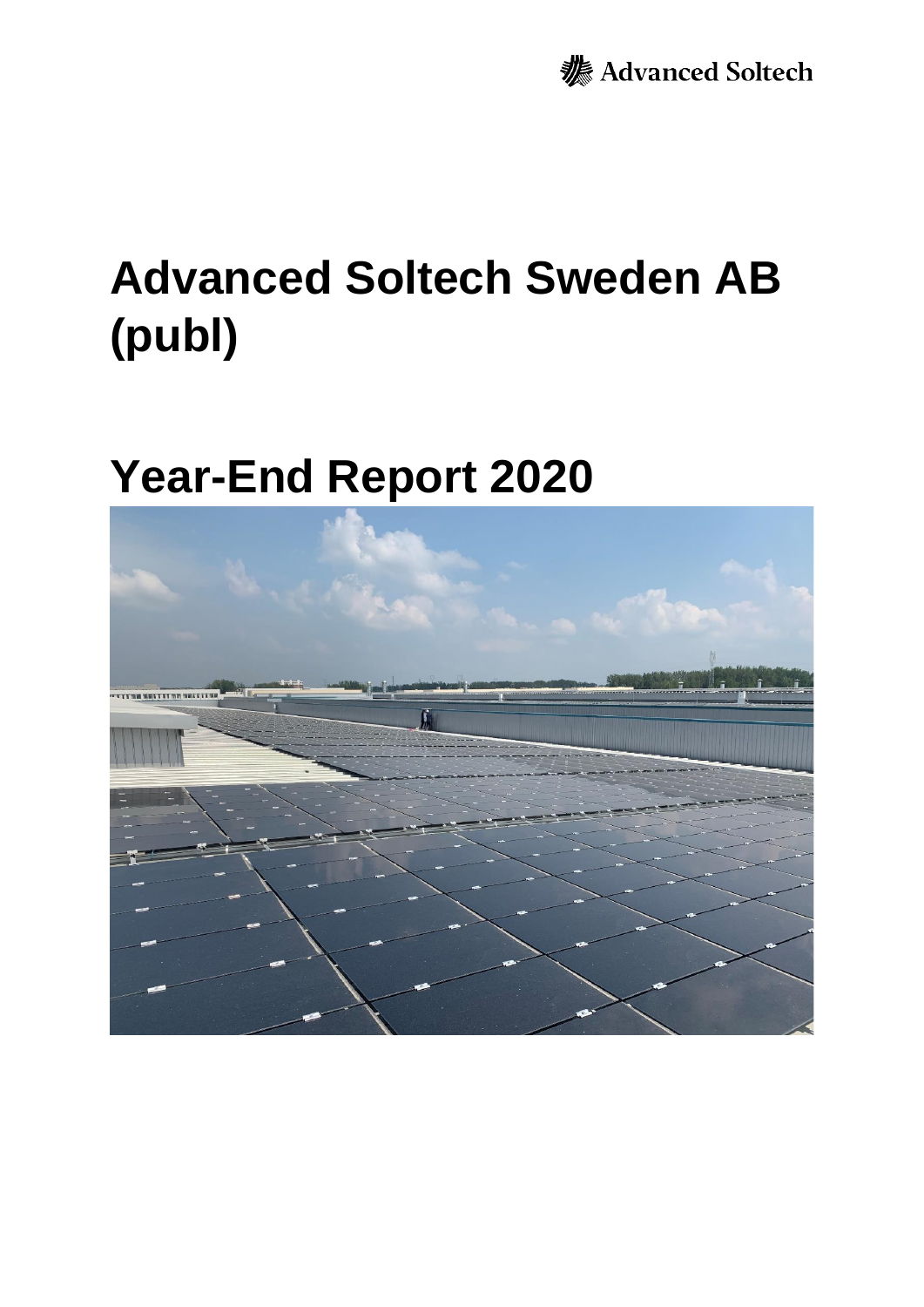

# **Increased interest in sustainable solar energy production**

The company's revenues for 2020 amounted to SEK 138.8 million, an increase of 32 percent compared with 2019. The corona pandemic has affected ASAB both in terms of revenue and growth. During the fourth quarter, revenues were negatively affected by approximately SEK 1 million and for the full year 2020, the corresponding figure was SEK 13.5 million. During the second half of the year, however, interest in investments in sustainable energy production increased and Advanced Soltech was able to sign a number of important agreements with new customers.

### **Fourth quarter 2020**

• Revenues during the quarter amounted to SEK 35.9 million (25.2) and operating profit to SEK 16.4 million (10.2), an increase of 42 and 61 percent, respectively, compared with 2019.

• The quarter's profit after financial items and tax amounted to SEK -59.6 million and was affected by an unrealized, non-cash flow affecting currency effect of SEK -35.1 million. Adjusted for this item, the quarter's profit amounted to SEK -24.5 million.

• Revenues were negatively affected during the period by approximately SEK 1.0 million as a result of the temporary price reduction for electricity by five percent introduced by the state organ NDRC in order to stimulate the Chinese economy after the effects of the pandemic.

• During the quarter, Advanced Soltech had a negative currency effect of SEK 35.1 million. Simplified, it can be said that since the company has virtually all assets (solar plants) reported in CNY and liabilities to two thirds in SEK and one third in EUR, a weaker CNY, relative to SEK and EUR, creates a negative result and a stronger CNY a positive result. However, these effects are an effect of accounting and have nothing to do with the underlying operations. The currency effect is also not realized and has no effect on the company's cash flow.

• Total cash flow for the quarter amounted to SEK 51.9 million.

• During the quarter, the company issued preference shares for the equivalent of SEK 26.1 million and received SEK 26.0 million net after deduction of issue costs.

• During the period, solar facilities were connected to the electricity grid for a total of 33.3 MW.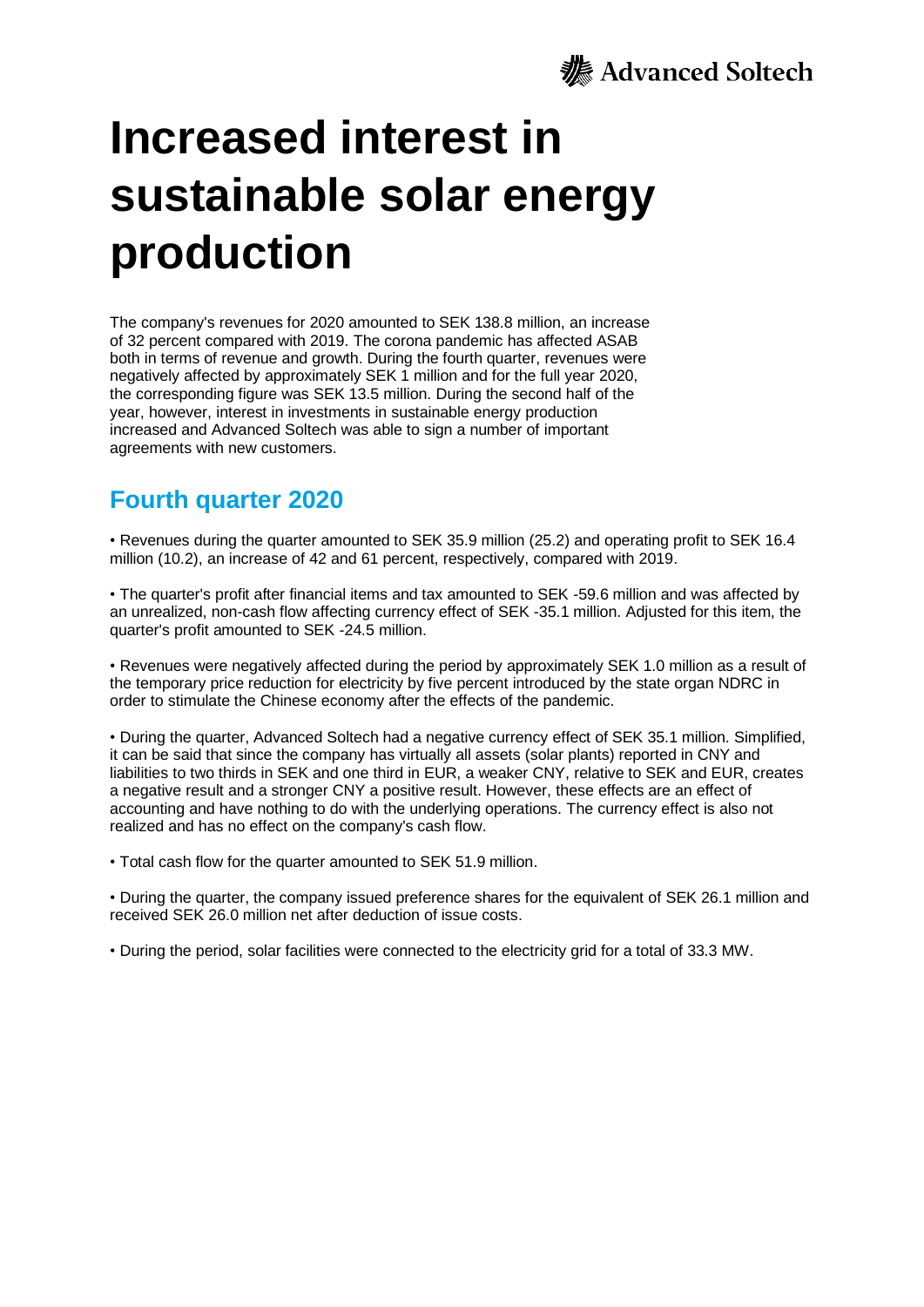

### **Full Year 2020**

• Revenues for 2020 amounted to SEK 138.8 million (105.0), an increase of 32 percent compared with 2019.

• Operating profit for 2020 amounted to SEK 76.2 million (60.8), an increase of 25 percent compared with 2019. Profit for the year after financial items and tax amounted to SEK -97.0 million and is affected by a non-cash flow-affecting currency effect of -41, 3 MSEK. Adjusted for this item, the profit for the year amounted to SEK -55.7 million.

• In 2020, the effects of the Corona pandemic affected Advanced Soltech in two different ways. Firstly, due to reduced revenues through a general price reduction, that about 30 MW were shut down during the first and second quarters and that lower activity among customers caused lower electricity consumption, which led to a larger share of electricity being sold to the grid where ASAB is paid less. ASAB estimates the loss of revenue for this at SEK 13.5 million for the full year. The second effect was poorer conditions in the capital markets, which through poorer borrowing conditions caused higher costs, but which are nevertheless difficult to estimate.

• In 2020, Zheijang Province, where we have most of our projects installed, also had solar radiation that was approximately 7 percent lower than the normal year, which has a negative impact on revenue revenues.

• Total cash flow for the full year 2020 amounted to SEK 23.5 million.

• In 2020, the company issued preference shares for the equivalent of SEK 157.5 million and received SEK 146.2 million net after deduction of issue costs.

• In 2020, the company installed a total of 37.4 MW of roof-based solar energy plants and had 176.6 MW installed and revenue-generating capacity at the end of the year. During the year, 124.4 million kWh were produced, which reduced China's CO2-related emissions by approximately 77,000 tonnes.

• At the end of 2020, the company had 38 MW in signed orders, including projects under construction corresponding to 2.6 MW.

### **Significant events during the fourth quarter**

• After the end of the period, Advanced Soltech signed contracts amounting to an installed capacity of 18.1 MW with nine customers.

• The company issued additional preference shares to a value corresponding to SEK 26.1 million, on the same terms as the offer made in September 2020. The purpose of the issue was to give Advanced Soltech increased opportunities to take advantage of business opportunities in China.

• Advanced Soltech was awarded the prize in China as "Top 10 Industrial and Commercial Distributed Solar Power Station Builders in 2020". The award is presented by The International Energy Web, an interest group with over 500,000 members.

### **Significant events after the end of the period**

• Advanced Soltech signed contracts amounting to an installed capacity of 14.9 MW with five customers.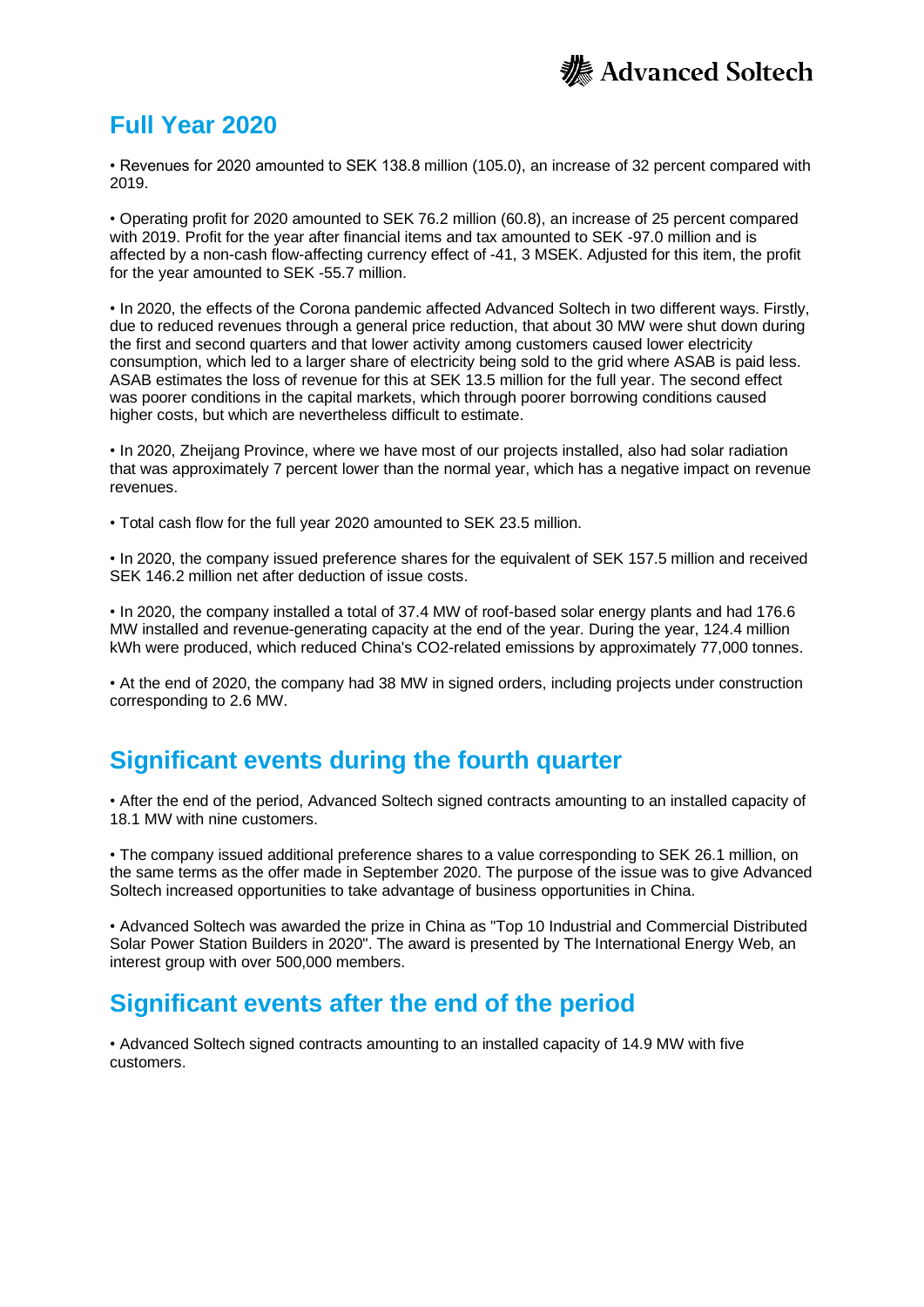

## **Comments from the CEO**

**"To be able to meet the increased demand for sustainable, we have taken the step from start-up companies to investments growth companies."** Max Metelius

**CEO** 



# **Right time, right place, right product**

2020 was a different and challenging year. I do not think anyone a year ago could have imagined how one virus could change the entire world economy and affect us all in our daily lives. Today we know better. For ASAB as companies, as for so many others, have the pandemic involved a severe ordeal, however after a tough spring, when no one knew what that would happen, we were back in full swing already at the end of May.

**Our growth plans** have been delayed somewhat, mainly because of the financial market's reaction to the pandemic, and our revenues 2020 was slightly lower than expected when the NDRC, which controls electricity prices in China, during the year introduced a temporary price reduction of five percent in order to stimulate the economy. The fact that solar radiation in 2020 was seven percent lower than the normal year in Zhejiang Province, where Advanced Soltech has facilities which accounts for 105 of a total of 177 MW installed power, also negatively affected our results.

Overall, we could however handle the consequences well. Pandemic effects became very limited and we delivered continued growth, if than at a slightly lower rate than we originally hoped for. At the same time, we have seen a growing interest in our offering, somewhat which was also realized in the form of a strong order inflow during second half of the year. Only during the last quarter of 2020, we signed about ten new agreements. These include Zhe SenKai New Material Co. Ltd. who signed contracts for a facility of 8 MW, which gives us an annual expected revenue of 5.4 million SEK. Our efficient installation process and our ability to choose the right project use us to achieve a good return on project level even without subsidies. Our goal is to reach 1,000 MW installed capacity is adjusted slightly, but we expect to reach this target before the end of 2024.

Revenues for the full year amounted to SEK 138.8 million and taking into account the NDRC's price adjustment, it was in line with our expectations. The result for both the quarter and the year was burdened with unrealized, non-cash flow, currency effects totaling SEK -41.3 million. Our currency exposure is significant and we are now developing a method to handle it more efficiently. The intention is that the method. shall be introduced in connection with the planned listing of Advanced Soltech.

**Since I took over as CEO,** I have been asked why we selected China as our market. My answer is that China has one complex relationship with many other countries, politically as well as economically, but also that the country is a huge market for a company like Advanced Soltech. China strives to reduce their dependence on coal power, the energy source that today accounts for over 60 percent of electricity production in China, and beyond by 2030, the country will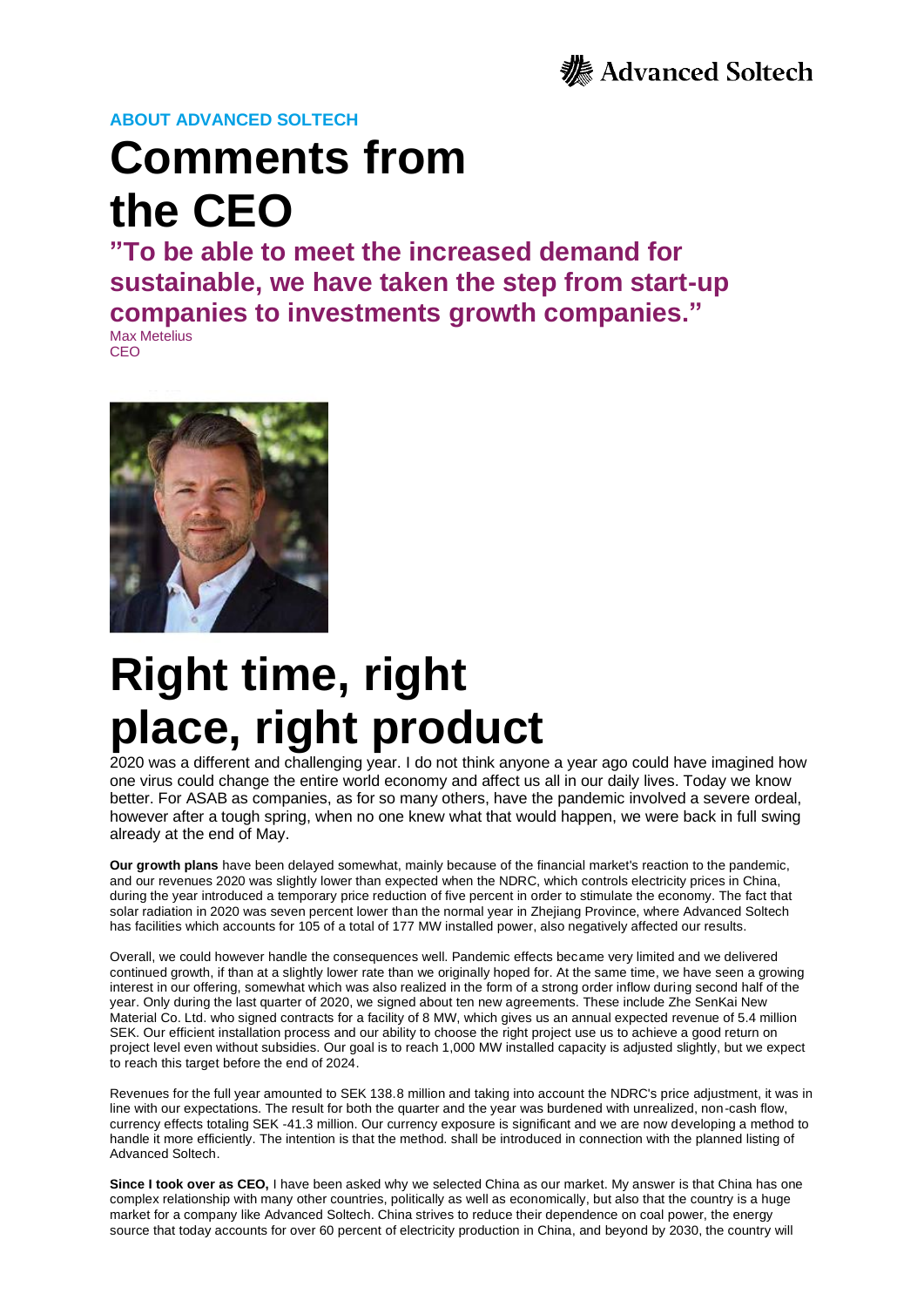

install facilities for a total production of 1,200 GWh of renewable electricity. In September 2020 China's leader Xi Jinping also announced that the country should be Carbon-neutral by 2060, which is a huge challenge.

In connection with the upcoming five-year plan, a new plan for goals regarding renewable energy will be presented. Our assessment is that it will be aggressive when it comes to investments in solar energy. And even if the economic growth in China in 2021 will be lower than the seven or eight percent we saw 2019, it will still be high. All in all, this means that Advanced Soltech is currently in the right place, at the right time and with the right product. A gratifying proof of this is that our local operating company in November was awarded by The International Energy Web as "Top 10 Industrial and Commercial distributed Solar Power Station Builders in 2020" for our efforts in China.

**To be able to meet** the increased demand for sustainable investments we continue our development from start-up company to growth companies. It is about building a structural capital, both in terms of organization, systems, and routines. We have strengthened our organization in Sweden with our new CFO, Lars Höst and our General Counsel Cecilia Xia. In China, there is now Steven Yang as finance manager, which makes Gang Bao, CEO of our Chinese companies, can focus even more on business development. We also strive to simplify and automate our internal processes, by the introduction of common ERP and invoicing systems.

**During the autumn**, we also carried out two new share issues such that together gave us a capital injection of 146.2 million SEK after deduction of issue costs. The funds were invested in new solar power plants in the Chinese market. It is of course gratifying that there is such a big interest in investing in Advanced Soltech and thus in sustainable energy production.

Access to capital has been the most severe bottleneck and our biggest cost item is interest rates and financial costs. To get better conditions for our financing and improving our capital structure is therefore the decisive reason for that we are preparing for a listing of Advanced Soltech on Nasdaq First North Growth Market. That work continues together with our mandated banks, Carnegie and DNB. We will supply more details at a later stage.

Now we are entering a new and hopefully more stable year, there we at Advanced Soltech can continue expand in the largest solar market in the world. Together with my employees I look forward to being part of that journey. I want express our thanks to them, and to partners, customers and owners for all the good efforts made during the past year.

February, 2021 Max Metelius, CEO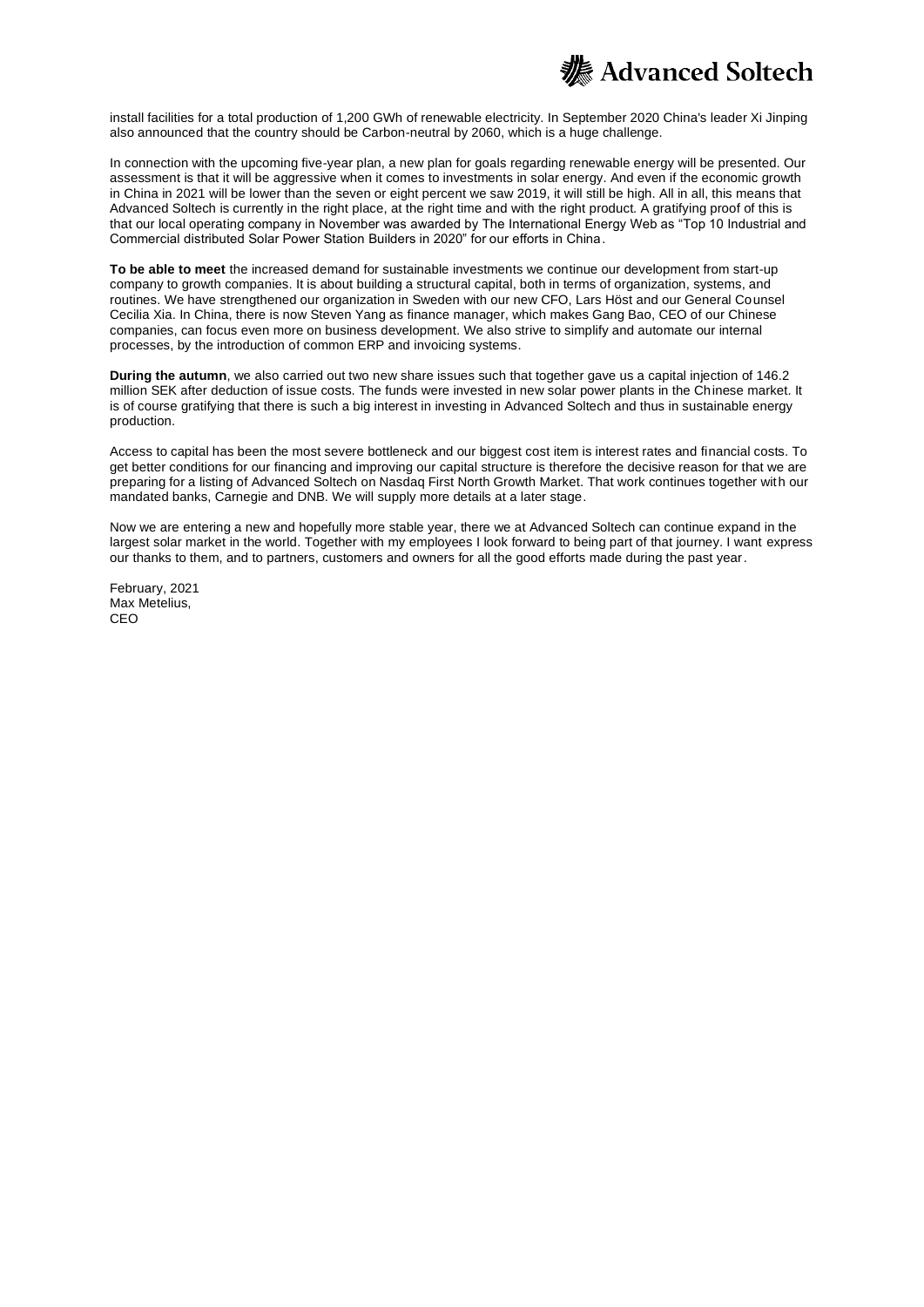# **Activities and Market**

Advanced Soltech Sweden AB (publ), ASAB offers, through its wholly owned subsidiaries In China, Chinese customers electricity from solar power plants placed on the roofs of customers' properties. ASAB's offer means that the company invests in, owns and operates the solar energy plant, in exchange for the customer buying the electricity that the plant produces at a pre-agreed price during a contract period of 20 years. The electricity that the customer does not buy sold to the electricity grid.

### **Market**

ASAB's market consists entirely of China and then primarily the country's eastern regions, which are also the most industrialized. Since the start in 2014, when the first two plants were installed, ASAB has installed a large number of solar energy plants with a total power of a total of 176.6 MW.

There are strong and fundamental driving forces behind ASAB's focus on the Chinese market. Most importantly, China has a growth rate that, although dampened by the corona pandemic in 2020, will remain high, both economically and industrially for the foreseeable future, increasing the need for electricity. As a result, the market for alternative energy sources is growing rapidly. China's political leadership has also taken decisions to reduce dependence on coal, a resource that today accounts for over 60 percent of electricity production. By 2030, facilities for a total production of 1,200 GWh of renewable electricity will be installed, which is a doubling of the capacity that China has today, and by 2060 the country will be completely climate neutral. An important part of the conversion will probably be based on solar energy. The rapid growth and conversion to alternative energy sources gives ASAB, which has proven experience in identifying suitable solar energy projects, coupled with efficient installation methods, good opportunities for continued profitable development. The risks that exist in the market are mainly associated with the fact that the infrastructure, including electricity production, is strongly regulated and dependent on permits and ultimately political decisions..

Another driving force is environmental benefits. Through its operations, ASAB contributes to more efficient climate change and major environmental benefits. Each kWh of solar energy produced by ASAB replaces a corresponding energy mix based on coal, which produces about ten times higher emissions of greenhouse gases compared with Sweden's. At the same time, the amount of harmful particles in the air that are created when coal is burned decreases, something that is a big problem in China today. In 2020 alone, 124.4 million kWh was produced by ASAB's solar power plants, which reduced China's CO2-related emissions by approximately 77,000 tonnes. As a comparison, just under 20,000 Swedish villas supply electricity on an annual basis.

### **Customers**

ASAB's customers are usually large companies with extensive properties with large free roof areas. They can be active in a range of areas, from the manufacture of vehicle components to brewing operations, or in public operations such as universities or the Beijing Opera. The reason why customers choose Advanced Soltech is that they get access to green electricity in a simple way and also at a lower price than the one they can buy from the network.

The contracts that ASAB has signed before 2020 often have public subsidies that remain throughout the contract period. After the expiration of the 20-year contract period, the customer can choose to extend the contract, terminate the contract and request eviction, or to purchase the facility. If a property is sold, the customer must either buy the facility from ASAB or, after ASAB's approval, ensure that the new property owner takes over the contract. ASAB normally has a gross return on the projects in which the company invests of between 12 and 15 percent.

ASAB today has a well-diversified portfolio of customers in various industries, which reduces counterparty risk. The business is financed through loans, so far mainly bond issues, and equity from ASAB in Sweden. Through the financing, investors can take advantage of the strong growth in Chinese solar energy and at the same time contribute to sharply reduced carbon dioxide emissions.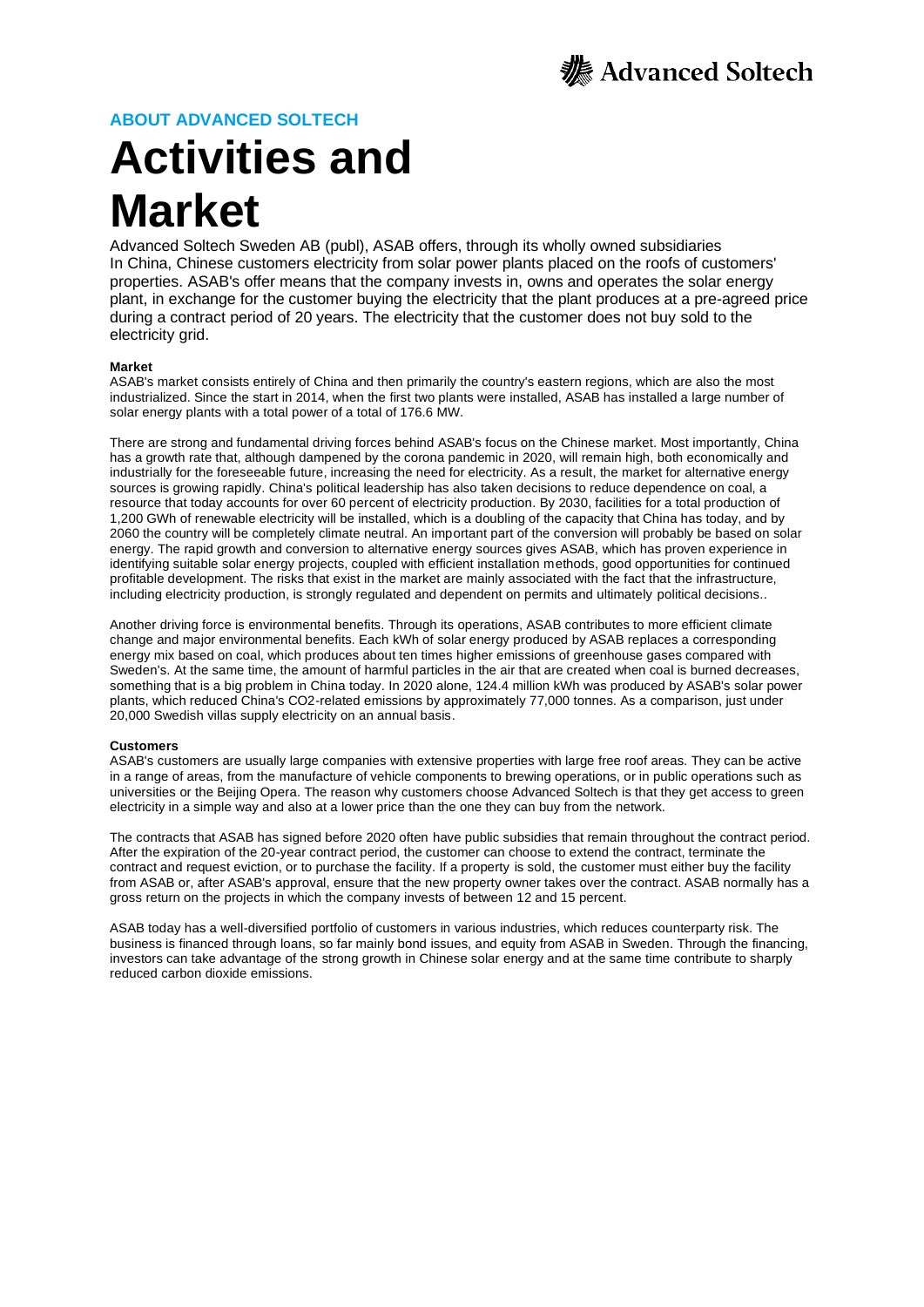

# **Financial information for the group**

#### **Net sales and results**

The Group's sales amounted to SEK 138.8 (105.0) million for the full year and for the fourth quarter in isolation to SEK 35.9 (25.2) million. Revenues consisted of sales of electricity to customers and the electricity grid as well as other operating revenues, which for the most part consist of contributions from authorities.

Personnel costs amounted to SEK 9.1 (4.5) million for the full year and SEK 3.9 (1.5) million for the last quarter of the year. At the end of the year, the Group had three employees in Sweden and eleven in China.

Currency effects negatively affected the quarter's earnings by the equivalent of SEK 35.1 million and the full year by SEK 41.3 million. The Parent Company's long-term loan liabilities in foreign currency totaled EUR 27.3 million. The parent company has lent EUR 69 million to the two Chinese subsidiaries, where a currency effect arises between EUR and CNY. The exchange rate effect is unrealized.\*

Interest expenses amounted to SEK 28.7 million for the quarter and SEK 123.6 million for the full year 2020. The costs consist of interest expenses on issued bond loans, loans from Group companies, loans from related companies, two smaller external loans, and expense costs of SEK 22.7 million. The borrowing cost also included Chinese withholding tax of SEK 15.0 million, which arises when interest is paid from the Chinese subsidiaries to the Swedish parent company.

The company has made corrections retroactively in this report, see note 1.

#### **Cashflow**

The total cash flow for the full year amounted to SEK 23.5 million and for the fourth quarter in isolation to SEK 51.9 million. Cash flow from investing activities for the full year amounted to SEK -139.0 million. This is mainly due to investment in solar panels for customer projects. Cash flow from financing activities for the full year amounted to SEK 195.1 million, which is due to issues and raising of external loans. During the year, a bank loan in China of SEK 37.5 million was repaid.

#### **Financial standing**

Intangible fixed assets mainly consist of customer contracts that have arisen in connection with the acquisition of existing customer projects. Amortization of intangible fixed assets has been made with SEK 2.0 million for the full year. No investments in intangible fixed assets were made during the year. Tangible fixed assets mainly consist of solar panels installed at the company's customers. Depreciation of tangible fixed assets has been made with SEK 37.1 million for the year. Investments in tangible fixed assets during the year amounted to SEK 124.3 million.

The company has a VAT receivable of SEK 104.1 million, of which SEK 88.3 million is considered by the company to be a long-term receivable. The VAT receivable is set off on an ongoing basis against outgoing VAT that arises when invoicing electricity.

As of December 31, 2020, the Group's cash and cash equivalents amounted to SEK 73.3 million.

Equity for the Group as of December 31, 2020 amounted to SEK 202.7 million. During the year, two issues were carried out, which together raised SEK 157.5 million after deductions for issue costs.

As of December 31, 2020, the Group's long-term liabilities amounted to SEK 944.9 million, which consists of bond loans of SEK 941.6 million, the deduction for capitalized borrowing costs of SEK 58.9 million, and loans from Soltech Energy Sweden AB of SEK 27.3 million, loans from Advanced Solar Power of SEK 24.8 million and loans from external parties of SEK 10.1 million.

| <b>Bond loan Currency</b> |            |       | MSEK Date of maturity | Interest rate |
|---------------------------|------------|-------|-----------------------|---------------|
| SOLT <sub>2</sub>         | <b>SEK</b> | 127,7 | 2023-02-28            | 8,75%         |
| SOLT3                     | <b>SEK</b> | 148,3 | 2023-07-09            | 8,75%         |
| SOLT4                     | <b>SEK</b> | 70,4  | 2023-11-08            | 8,25%         |
| SOLT5                     | <b>EUE</b> | 274.4 | 2023-01-25            | 9,00%         |
| SOLT5                     | <b>SEK</b> | 320,8 | 2023-01-25            | 9,00%         |
|                           |            | 941,6 |                       |               |

#### *Pledged collateral for bond loans*

The parent company Advanced Soltech AB (publ), has pledged all shares in subsidiaries, receivables from subsidiaries and assets in the subsidiaries as security for bond loans.

\* The company, together with an external party, has formulated a foreign exchange policy in order to deal with currency fluctuations in the best and most cost-effective way.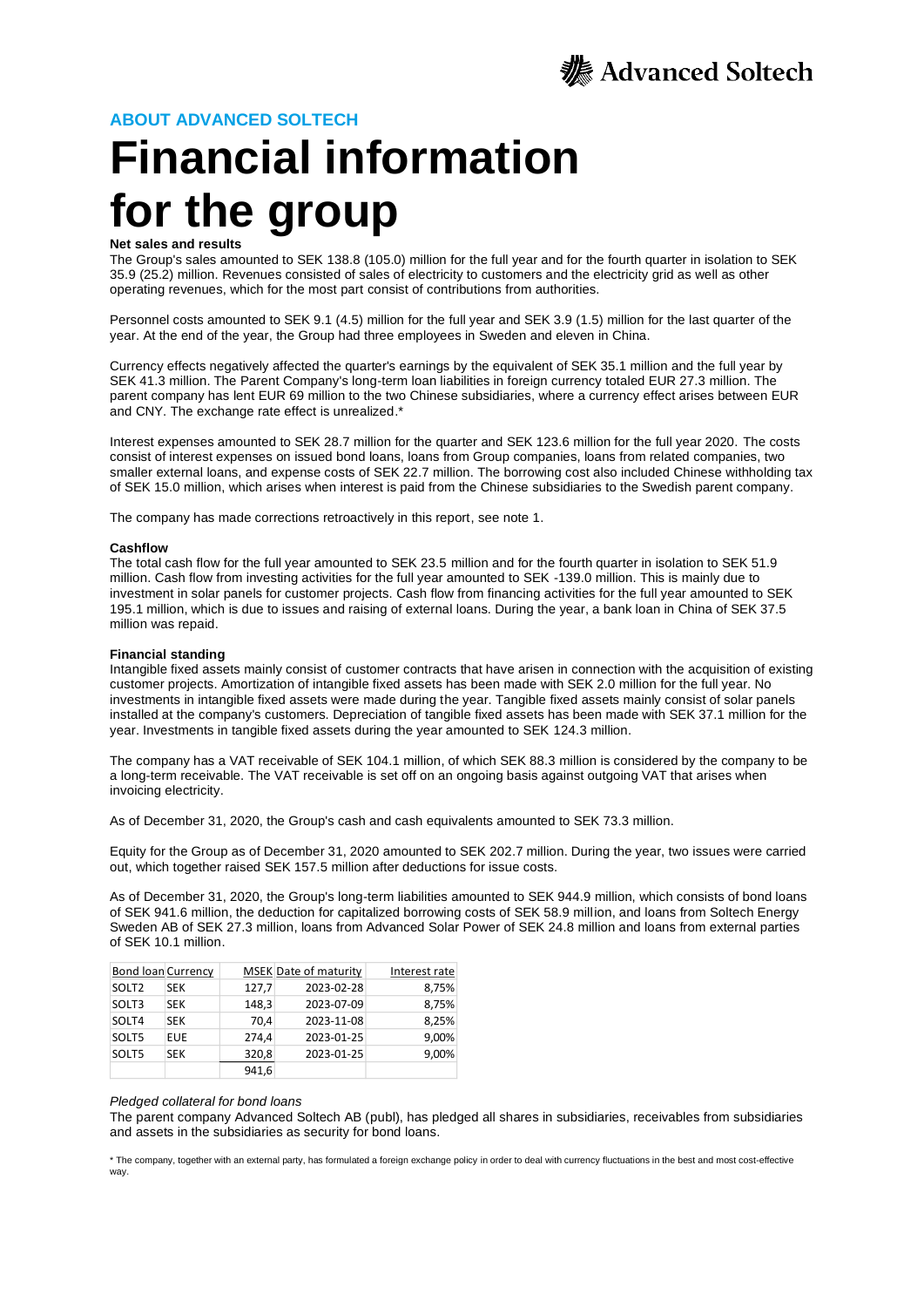

### **Transactions with related parties**

ASAB implemented a new policy for related party transactions during the year, based on the Swedish Companies Act. The Group has loan liabilities to its principal owners Soltech Energy Sweden AB (publ), of EUR 2,550,000, and Advanced Solar Power (Hangzhou) Inc, of CNY 18,661,650. The interest rate on the loans has been 9 percent up to and including quarter 3, 2020. During the current quarter, the interest rates have been renegotiated to 3 percent, calculated retroactively from 1 January 2020. The following related party transactions, with market conditions, took place during the financial year.

| (SEK 000')          |                                                              |         |         |
|---------------------|--------------------------------------------------------------|---------|---------|
| Type of transaction | Counterpart                                                  | 2020 Q4 | 2020FY  |
|                     | Purchase of solar panel Advanced Solar Power (Hangzhou) Inc. | 90 574  | 146 646 |
| Purchase of service | Advanced Solar Power (Hangzhou) Inc.                         |         | 0       |
| Charged interest    | Advanced Solar Power (Hangzhou) Inc.                         | $-420$  | 1087    |
| Rental of office    | Advanced Solar Power (Hangzhou) Inc.                         | 34      | 133     |
| Charged interest    | SolTech Energy Sweden AB (publ)                              | $-1015$ | 781     |

#### **Risks**

Risk is defined as uncertainty, positive or negative, which can affect ASAB's goals and the ability to achieve the best possible results. The risks are divided into four categories:

• financial risks

• business and strategic risks

• national risk

• legal and regulatory risks.

Based on the type and characteristics of the risk, management is responsible for conducting risk analyzes and developing action plans and implementing these to reduce uncertainty where possible and optimize the financial effects. Policy and process for risk management as well as the most important overall risks must be reported in ASAB's annual report and short-term risks must be reported in the quarterly reports if necessary.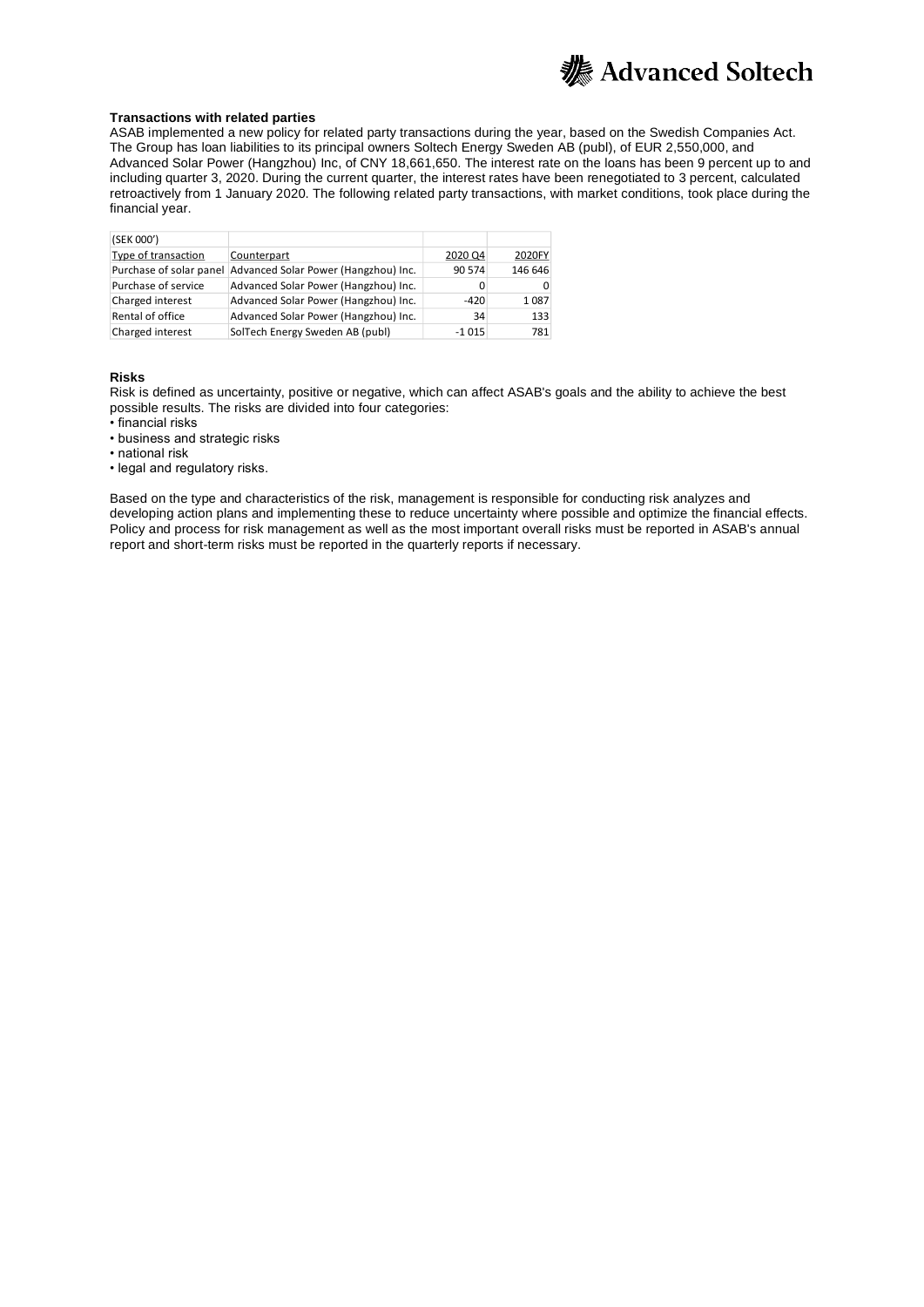

## **Other Information**

### **Owner**

The company is 50.82 percent owned by Soltech Energy Sweden AB (publ) and 48.83 percent by Advanced Solar Power (Hangzhou) Inc. The remaining 0.35 percent shareholding consists of preference shareholders.

#### **Share**

The total outstanding number of ASAB shares was 5,000 at the beginning of the year. During the first quarter of the year, a new issue of 38,000 new shares was carried out, subscribed for pro rata by the then existing owners, Soltech Energy Sweden and Advanced Solar Power, respectively. The total outstanding number of ASAB shares was 430,000 ordinary shares at the end of the third quarter, after a split of 1/10. During the fourth quarter of the year 1,567 preference shares were issued, which will be converted into ordinary shares upon listing.

#### **Listing**

ASAB is not currently listed but is currently preparing a listing on the Nasdaq First North Growth Market, together with the company's mandated banks, Carnegie and DNB.

#### **The group**

The report covers Advanced Soltech Sweden AB (publ), consisting of the Swedish parent company Advanced Soltech Sweden AB (publ) and the wholly owned subsidiaries

- Advanced SolTech Renewable Energy (Hangzhou) Co., Ltd

- Longrui Solar Energy (Suqian) Co., Ltd
- ST-Solar Holding AB (dormant)

The two Chinese subsidiaries are in their turn the parent companies of local Chinese companies, so-called SPVs (Special Purpose Vehicle) established in different regions of China. The companies are without employees.



#### **Forward-looking statements**

All forward-looking statements in this report are based on the company's best judgment at the time of the report. Such statements, like all future assessments, contain risks and uncertainties, which may mean that the actual outcome will be different. In addition to what is required by current legislation, forward-looking statements only apply on the day they are made and the company does not undertake to update these in the light of new information or future events. The company does not provide any forecasts.

#### **Calendar**

- Interim report for the first quarter of 2021 will be published on May 12, 2021
- ASAB's Annual General Meeting 2021 will take place on 26 May 2021

#### **Audit review**

The report has not been subject to audit by the company's auditor**.**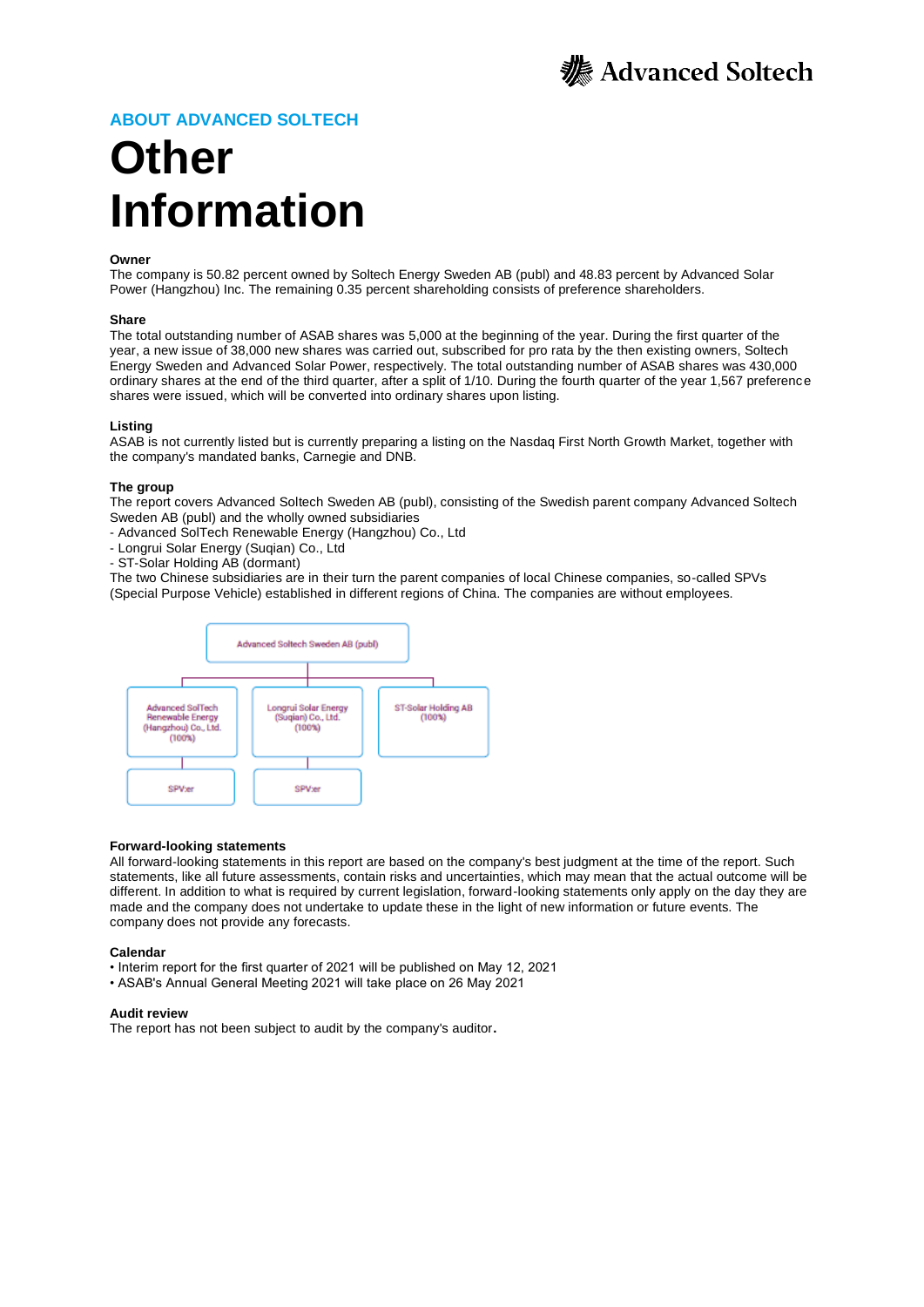

## **Income Statement**

| (SEK 000')                                  | 2020 Q4  | 2019 Q4  | 2020 FY   | 2019 FY  |
|---------------------------------------------|----------|----------|-----------|----------|
| Revenue                                     | 27 817   | 13 940   | 86 401    | 60 477   |
| Other incomes                               | 8 0 7 1  | 11 246   | 52 393    | 44 523   |
| <b>Total income</b>                         | 35 888   | 25 186   | 138 794   | 105 000  |
| <b>Operating expenses</b>                   |          |          |           |          |
| Other external expenses                     | $-6048$  | $-3808$  | $-13761$  | $-10299$ |
| Personnel expenses                          | $-3883$  | $-1496$  | $-9115$   | $-4543$  |
| Depreciation and amortization               | $-9452$  | $-9651$  | $-39072$  | $-29309$ |
| Other operating expenses                    | $-145$   | 0        | $-667$    | $\Omega$ |
| <b>Operating profit / EBIT</b>              | 16 360   | 10 231   | 76 179    | 60 849   |
| EBIT%                                       | 46%      | 41%      | 55%       | 58%      |
| <b>Result from financial items</b>          |          |          |           |          |
| Interest income and similar income items    | 55       | 1 0 4 8  | 1839      | 1 1 5 6  |
| Interest expenses and similar income items  | $-28735$ | $-27207$ | $-123637$ | $-83103$ |
| Currency gains and losses                   | $-37093$ | $-8496$  | $-41340$  | 3 2 7 7  |
| <b>Profit after financial items</b>         | $-49413$ | $-24424$ | $-86959$  | $-17821$ |
| Tax                                         | $-10215$ | 8592     | $-10058$  | 3844     |
| The result of the period                    | $-59628$ | $-15832$ | $-97017$  | $-13977$ |
| Attributable to the parent company's owners | $-60376$ | $-15853$ | $-98477$  | $-15269$ |
| Minority interest                           | 748      | 21       | 1 4 6 0   | 1 2 9 2  |
| <b>EBITDA</b>                               | 25 812   | 19882    | 115 251   | 90 158   |
| <b>EBITDA%</b>                              | 72%      | 79%      | 83%       | 86%      |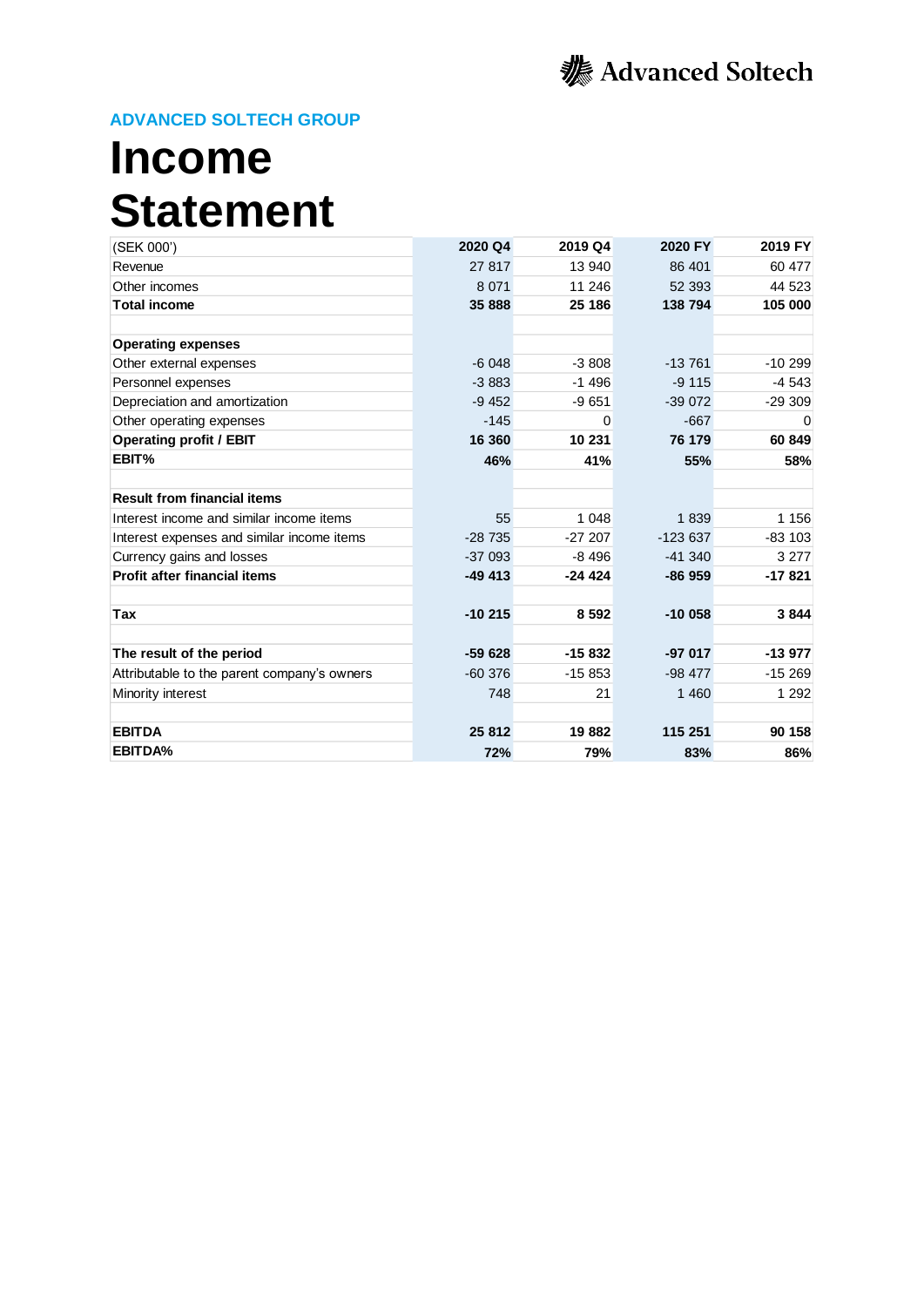## **Balance Sheet**

| (SEK 000')                           | 2020-12-31 | 2019-12-31 |
|--------------------------------------|------------|------------|
|                                      |            |            |
| <b>ASSETS</b>                        |            |            |
| <b>Fixed assets</b>                  |            |            |
| <b>Customer contracts</b>            | 42 266     | 46 956     |
| <b>Total intangible fixed assets</b> | 42 266     | 46 956     |
| <b>Tangible fixed assets</b>         |            |            |
| Solar panels                         | 918 209    | 901 851    |
| Solar panels under construction      | 59 963     | 25 279     |
| Other tangible assets                | 1703       | 2 2 6 6    |
| Prepayments of tangible fixed assets | 0          | 25 396     |
| <b>Total tangible fixed assets</b>   | 979 875    | 954 792    |
| <b>Financial assets</b>              |            |            |
| Other long-term receivables          | 88 271     | 90 991     |
| Deferred tax assets                  | 7858       | 9 2 7 1    |
| <b>Total financial fixed assets</b>  | 96 129     | 100 262    |
| <b>Total fixed assets</b>            | 1 118 270  | 1 102 010  |
|                                      |            |            |
| <b>Current assets</b>                |            |            |
| <b>Receivables</b>                   |            |            |
| Accounts receivable                  | 23 537     | 22 612     |
| Other receivables                    | 16 790     | 18 513     |
| Prepayments and accrued income       | 25 1 28    | 7813       |
| Sum of current receivables           | 65 455     | 48 938     |
| <b>Cash and bank balances</b>        |            |            |
| Cash and bank balances               | 73 325     | 49 850     |
| <b>Total cash and bank balances</b>  | 73 325     | 49 850     |
| <b>Total current assets</b>          | 138 780    | 98788      |
| <b>TOTAL ASSETS</b>                  | 1 257 050  | 1 200 798  |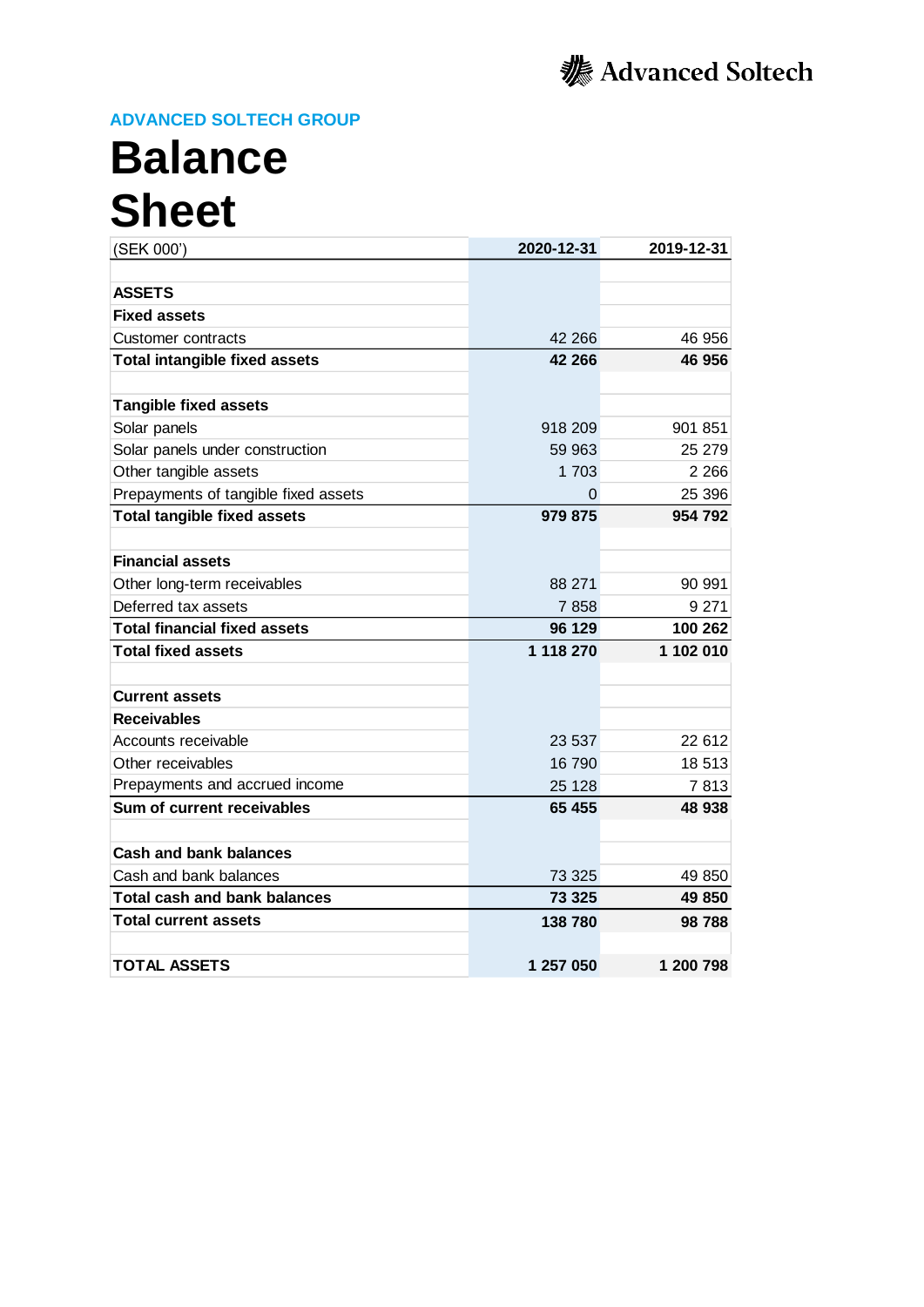

### **Balance Sheet, continued**

| (SEK 000')                          | 2020-12-31 | 2019-12-31 |
|-------------------------------------|------------|------------|
|                                     |            |            |
| <b>EQUITY AND LIABILITIES</b>       |            |            |
| <b>Equity</b>                       |            |            |
| Share capital                       | 4 3 1 6    | 500        |
| Additional paid in capital          | 354 989    | 212 532    |
| Comprehensive income and other      | $-156628$  | $-38$ 151  |
| Equity related to:                  |            |            |
| Parent company's owner              | 195 631    | 168 848    |
| Minority interest in equity         | 7046       | 6033       |
| <b>Total equity</b>                 | 202 677    | 174 881    |
|                                     |            |            |
| <b>Provisions</b>                   |            |            |
| Deferred tax liability              | 7853       | 7482       |
| <b>Total provisions</b>             | 7853       | 7482       |
|                                     |            |            |
| Long-term liabilities               |            |            |
| Other long-term liabilities         | 34 886     | 36 448     |
| Liabilities to group companies      | 27 323     | 27 603     |
| Bond loan                           | 882 699    | 788 261    |
| <b>Long-term liabilities</b>        | 944 908    | 852 312    |
|                                     |            |            |
| <b>Current liabilities</b>          |            |            |
| Liabilities to credit institutions  | 0          | 37 332     |
| Accounts payable                    | 56 600     | 101 947    |
| <b>Tax liabilities</b>              | 9 1 1 6    | 2 0 3 9    |
| Other debts                         | 8 5 4 7    | 921        |
| Accrued expenses and prepaid income | 27 349     | 23 8 84    |
| <b>Current liabilities</b>          | 101 612    | 166 123    |
|                                     |            |            |
| <b>TOTAL EQUITY AND LIABILITIES</b> | 1 257 050  | 1 200 798  |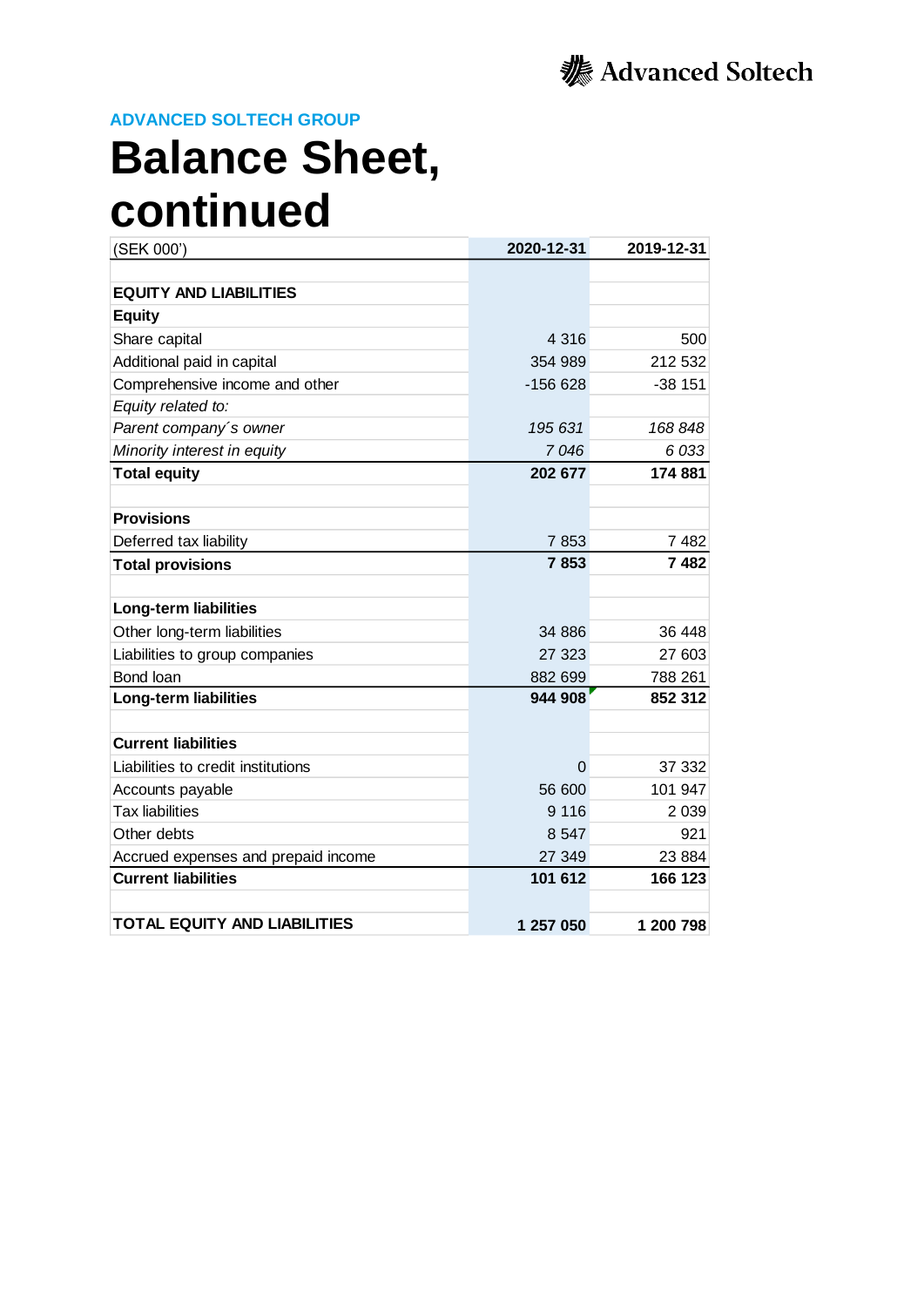## **Cash flow analysis**

| (SEK 000')                                                              | 2020 Q4  | 2019 Q4   | 2020 FY   | 2019 FY   |
|-------------------------------------------------------------------------|----------|-----------|-----------|-----------|
|                                                                         |          |           |           |           |
| Earnings before financial items                                         | 16 359   | 10 230    | 76 179    | 60 849    |
| Adjustment for depreciation                                             | 9451     | 9651      | 39 0 72   | 29 309    |
| Adjustment for items not affecting the cash flow                        | $-8954$  | -7 661    | $-4019$   | $-6280$   |
|                                                                         | 16856    | 12 2 20   | 111 232   | 83 878    |
|                                                                         |          |           |           |           |
| Received interest                                                       | 55       | 1 0 4 8   | 1839      | 1 1 5 6   |
| Paid interest                                                           | $-29864$ | $-8246$   | $-108816$ | $-62854$  |
| Paid income tax                                                         | 1 0 6 1  | 5419      | $-614$    | 6 3 8 1   |
| Cash flow from operating activities before<br>change in working capital | $-28748$ | $-1779$   | $-107591$ | $-55317$  |
|                                                                         |          |           |           |           |
| Change in working capital                                               | 4763     | 135 652   | $-34053$  | 21 173    |
| Cash flow from operating activities                                     | $-7129$  | 146 093   | $-30412$  | 49 734    |
|                                                                         |          |           |           |           |
| Cash flow from investments                                              | $-85754$ | $-224045$ | $-139024$ | $-514042$ |
| Cash flow from financing activities                                     | 146 912  | 88 178    | 195 116   | 484 253   |
| <b>CASH FLOW FOR THE PERIOD</b>                                         | 54 029   | 10 226    | 25 680    | 19 945    |
| Translation difference in cash and cash<br>equivalents                  | $-2115$  | $-833$    | $-2204$   | $-307$    |
| Cash and cash equivalents opening balance                               | 21 411   | 40 457    | 49 849    | 29 942    |
| Cash and cash equivalents closing balance                               | 73 325   | 49 850    | 73 325    | 49 850    |